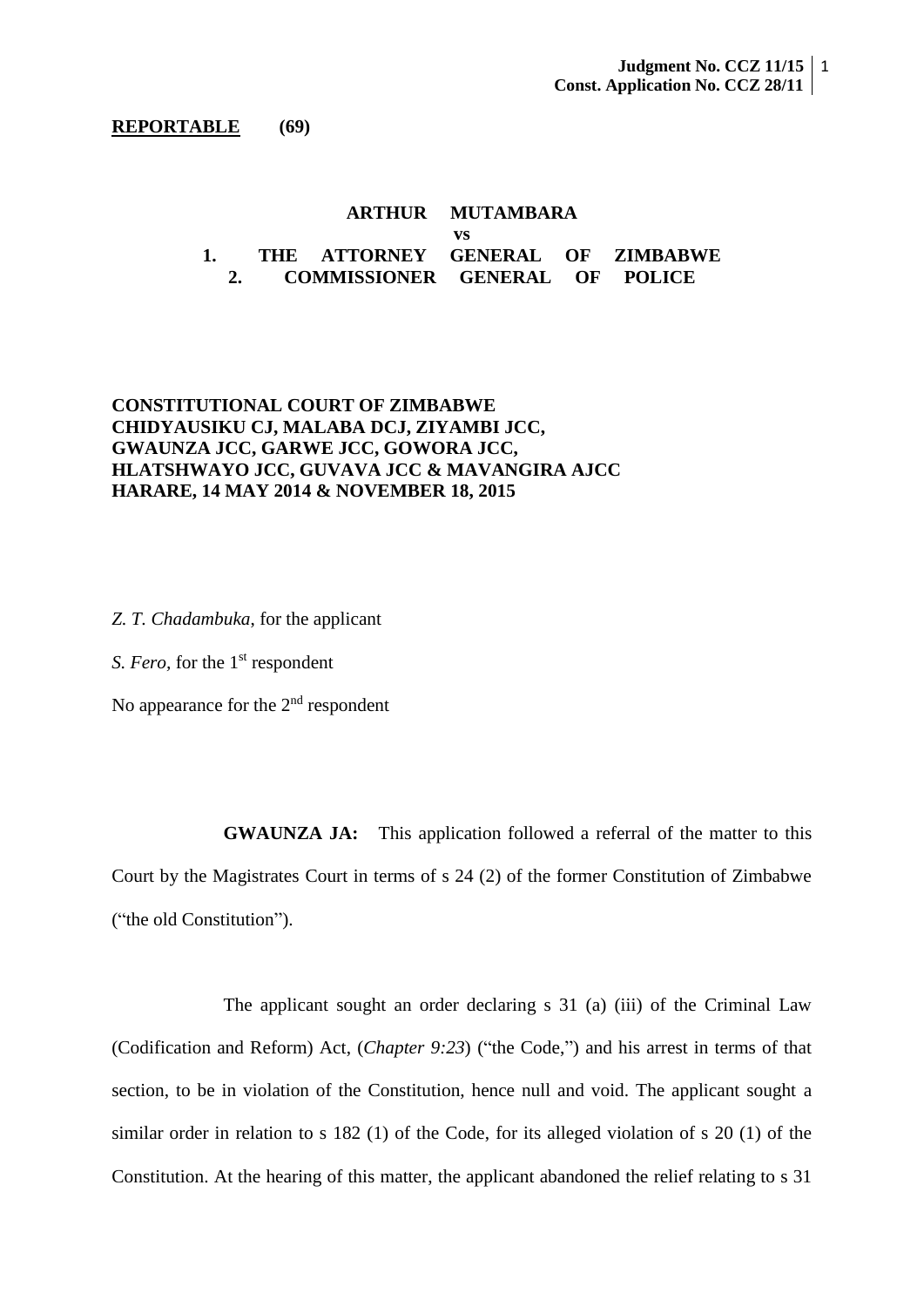(a) (iii) of the Code on the basis that the section had already been struck down as being unconstitutional in the case of *Chimakure v Attorney General* SC 14/2013*.* As a result, no reference will be made in this judgment to the charges preferred against the applicant under this Section.

The facts of the matter may be summarised as follows. On 20 April 2008, the applicant, who was then involved in the country's politics and was a leader of an opposition party, wrote and caused to be published in an independent weekly newspaper, an article entitled *"A shameful betrayal of national independence."* Jointly with a director and the editor of the newspaper in question, the applicant was arrested on 1 June 2008 on allegations that they had contravened s 182 (1) (a) of the Code, in addition to s 31 (a) (iii) of the same Act. In relation to the former, the applicant was alleged to have published an article that was contemptuous of the High Court of Zimbabwe. The offending words in the article were:

"In terms of the House of Assembly (sic), the agenda is to seize at least nine seats from the opposition through recounts and court action leading to re-runs. This explains the 23 recounts ZEC had instituted. There is clearly criminal collusion between ZEC and ZANU PF. To add insult to injury, this unlikely marriage is dutifully consummated by a compliant and pliable judiciary typified and exemplified by *Judge Tendai Uchena's* unreasonable and thoughtless decision not to order ZEC to release the Presidential results." *(my emphasis)*

It is the applicant's case that s 182(1), being unconstitutional, was not a "law" that would justify or constitute a permissible derogation from ss 20 (1), 21 (1) and 23 (2) of the old Constitution. He further contends that his prosecution in the Magistrates Court constituted a violation of his right to equal protection of the law as provided for under s 18 (1) of that Constitution. The applicant, however, seems to have abandoned this argument since no reference to it is made in his heads of argument.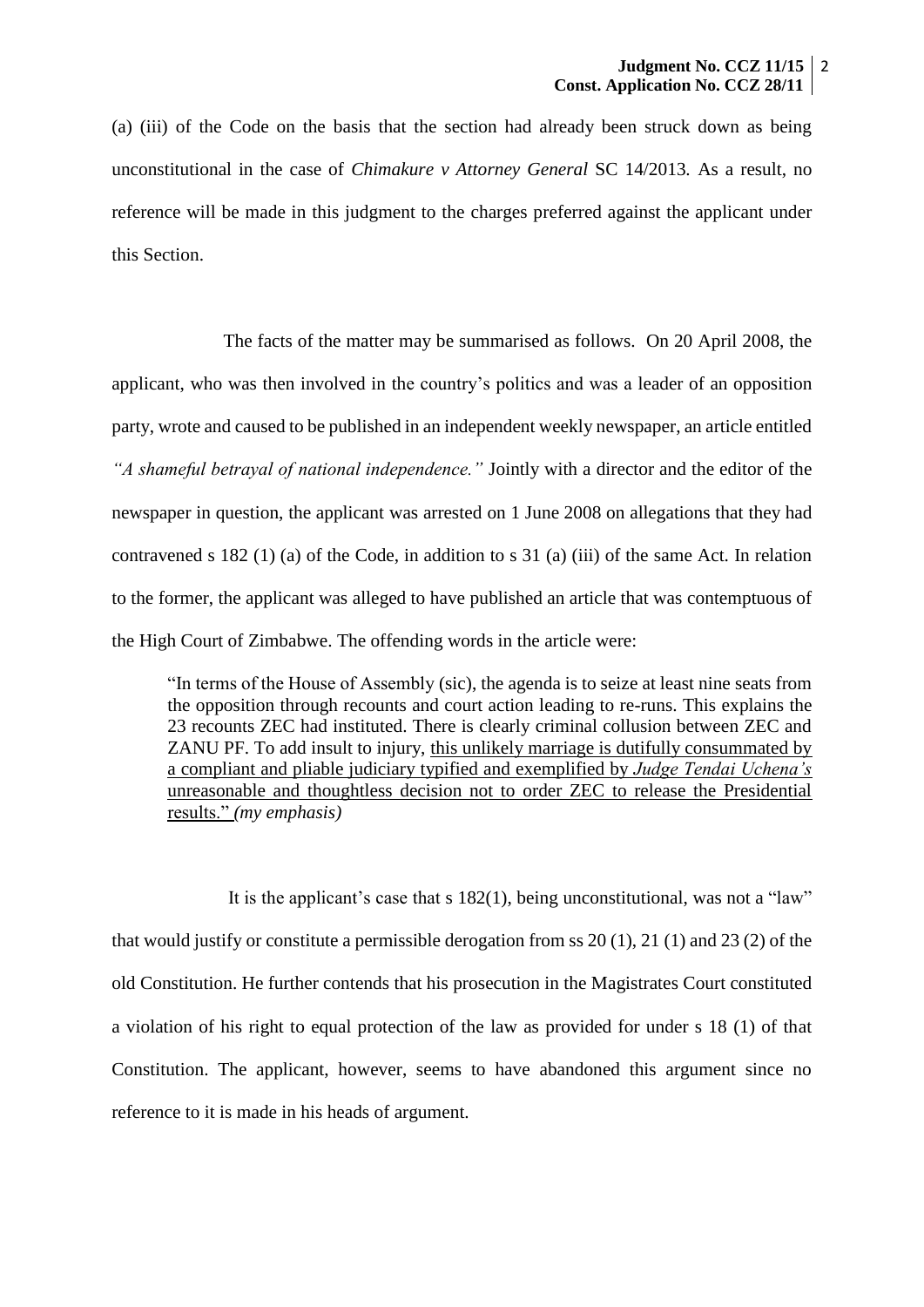He accordingly seeks a permanent stay of proceedings, alternatively or

additionally that s 182 (1) of the code be declared null and void.

Section 182 (1) of the Code reads as follows:-

# "**182 Contempt of court**

- (1) Any person who, by any act or omission, impairs the dignity, reputation or authority of a court,
	- (*a*) intending to do so; or
	- (*b*) realising that there is a real risk or possibility that his or her act or omission may have such an effect; shall be guilty of contempt of court and liable to a fine not exceeding level six or imprisonment for a period not exceeding one year or both."

The applicant submits that his arrest and prosecution resulted in the

infringement of the following of his rights, guaranteed in terms of the old Constitution;

- (i) freedom of expression  $(s 20(1))$
- (ii) freedom of association  $(s 21 (1))$
- (iii) protection from discrimination (s 23)

I will consider each of these rights in relation to the charges preferred against

the applicant.

### **Freedom of Expression**

Freedom of expression is a right which was protected under s 20 (1) of the old

Constitution, which read as follows:

"Except with his own consent or by way of parental discipline, no person shall be hindered in the enjoyment of his freedom of expression, that is to say, freedom to hold opinions and to receive and impart ideas and information without interference and freedom from interference with his correspondence".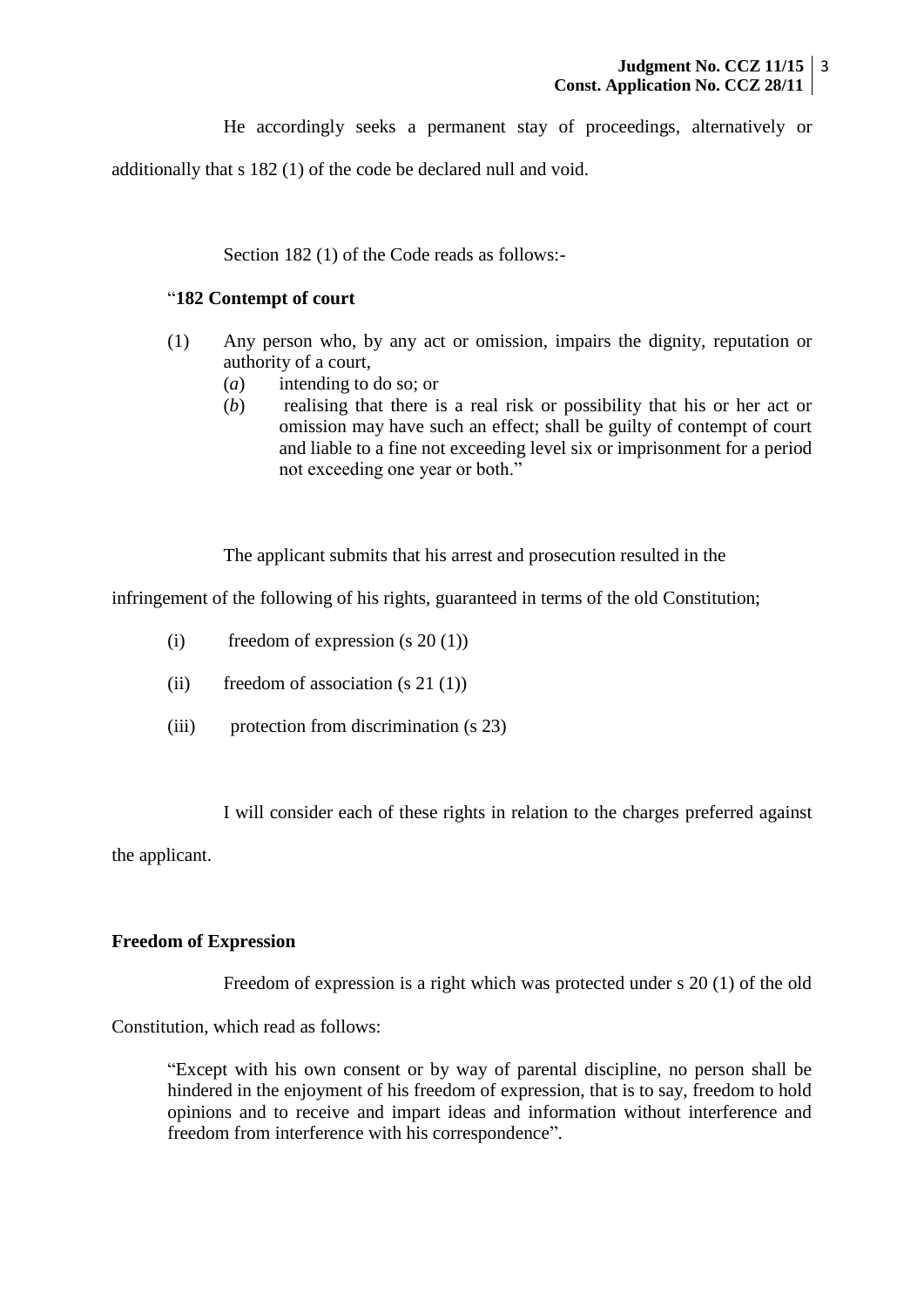The applicant does not deny that he caused the statement in question to be published. He submits correctly, that there are a number of authorities in our jurisdiction and beyond that have emphasized the purpose of safeguarding freedom of expression, the fact that it lies at the very foundation of a democratic society and that, consequently, it is a right that is jealously guarded by the courts. (See *In re Munhumeso* 1995 (1) SA 551 (ZCC), *Woods and Others v Minister of Justice & Others* 1994 (2) ZLR 195 (S), M*adzingo & Others v Minister of Justice & Others* 2005 (1) ZLR 171 (S)). In contending, in his defence, that the statement in issue was one that was protected under the freedom of expression enshrined in the old Constitution, the applicant argues that;

- (a) the statement was "undoubtedly" one of a political nature, and therefore fell into the category of political speech which is ordinarily afforded highest protection against interference or restriction under the constitutional freedom of expression provisions;
- (b) since the comment was directed at the decision of the court, which had some political significance, any reference to the judiciary bordered on the incidental and therefore could not have been serious;
- (c) in other jurisdictions, statements concerning public officials and other individuals who perform public services are afforded greater protection and this was essential for the functioning of a truly democratic society;
- (d) criticism of public authority including the judiciary is a valuable element of the freedom of expression because the ability to criticise the courts promotes impartiality, accessibility and effectiveness, serves as a democratic check on the judiciary and promotes peace and stability (*S v Mamabolo* 2001 (2) SA 409 CC);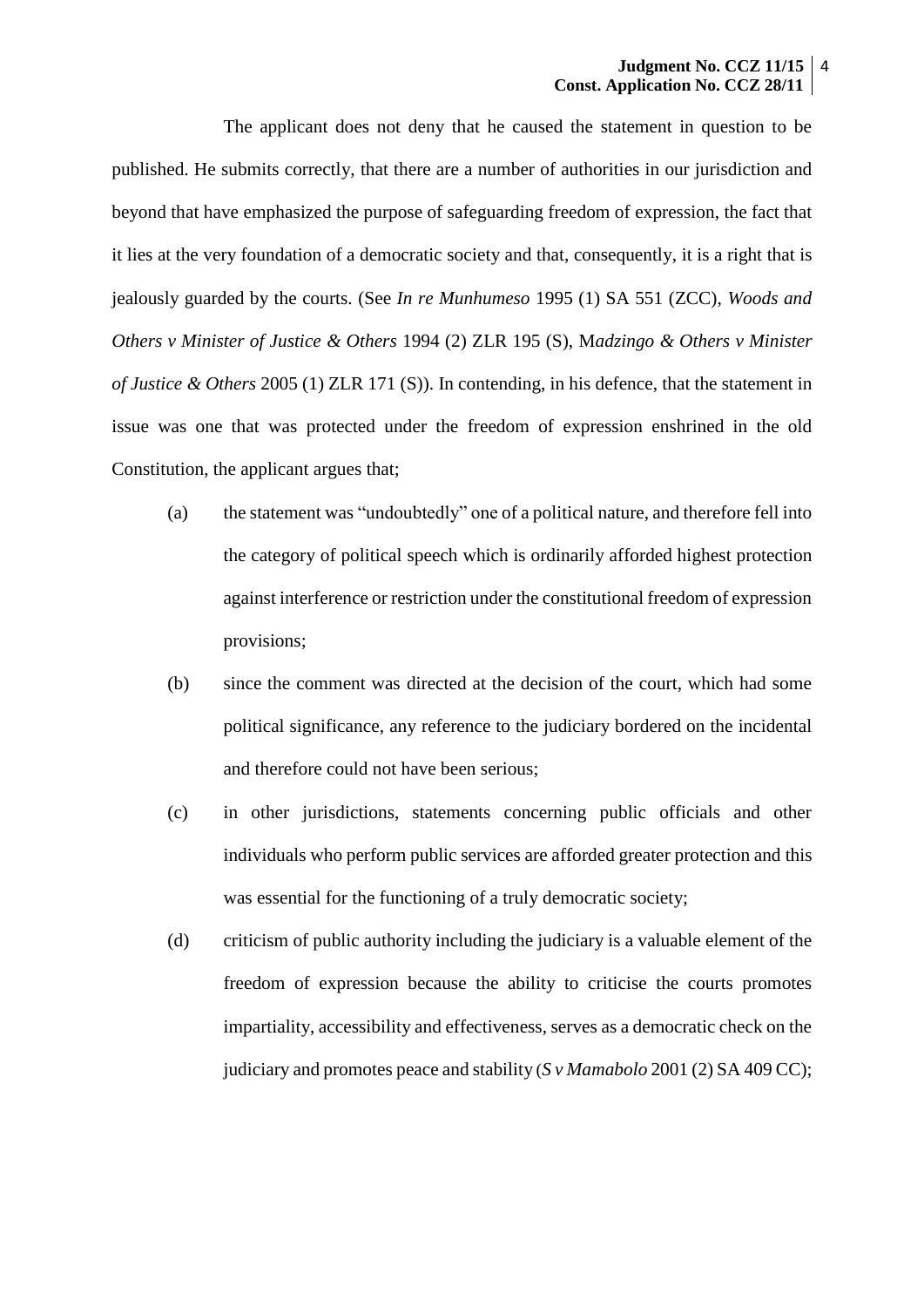- (e) genuine, *albeit* 'rigorous' criticism of the judiciary is acceptable, as long as it stayed within the limits of reasonable courtesy and good faith<sup>1</sup>
- (f) he should not have been charged under s 182 (1) since his comment was also 'debate' on the proper role of the judiciary, that is, whether it is best to have an activist or a deferential judiciary, and finally, that
- (g) nothing was in any case established on the facts as set out by the State, which suggests there was any impairment of the dignity, reputation or authority of the court.

The first respondent ("the respondent") challenges all of the applicant's arguments and submits that there were specific limitations to the right to freedom of expression provided in s 20 (2) (b) (iii) of the old Constitution. The purpose of the limitations, it is contended, was to maintain the independence and authority of the courts. The relevant provision read as follows:-

## "**20 Protection of Freedom of Expression**

- $(1)$
- (2) Nothing contained in or done under the authority of any law shall be held to be in contravention of subsection (1) to the extent that the law in question makes provision-
	- $(a)$
	- (b) for the purpose of
		- $(i)$  ---
		- $(ii)$

(iii)Maintaining the authority and independence of the courts or tribunals or the Senate or the House of Assembly

- $(iv)$  ---<br>  $(v)$  ---"
	- $(v)$

The respondent contends that, contrary to the applicant's assertions in this respect, s 182 (1) of the Code complied with each of the requirements of permissible legislative

**.** 

<sup>1</sup> *In re Chinamasa 2000(2) ZLR 322 (S) at 334 B-E*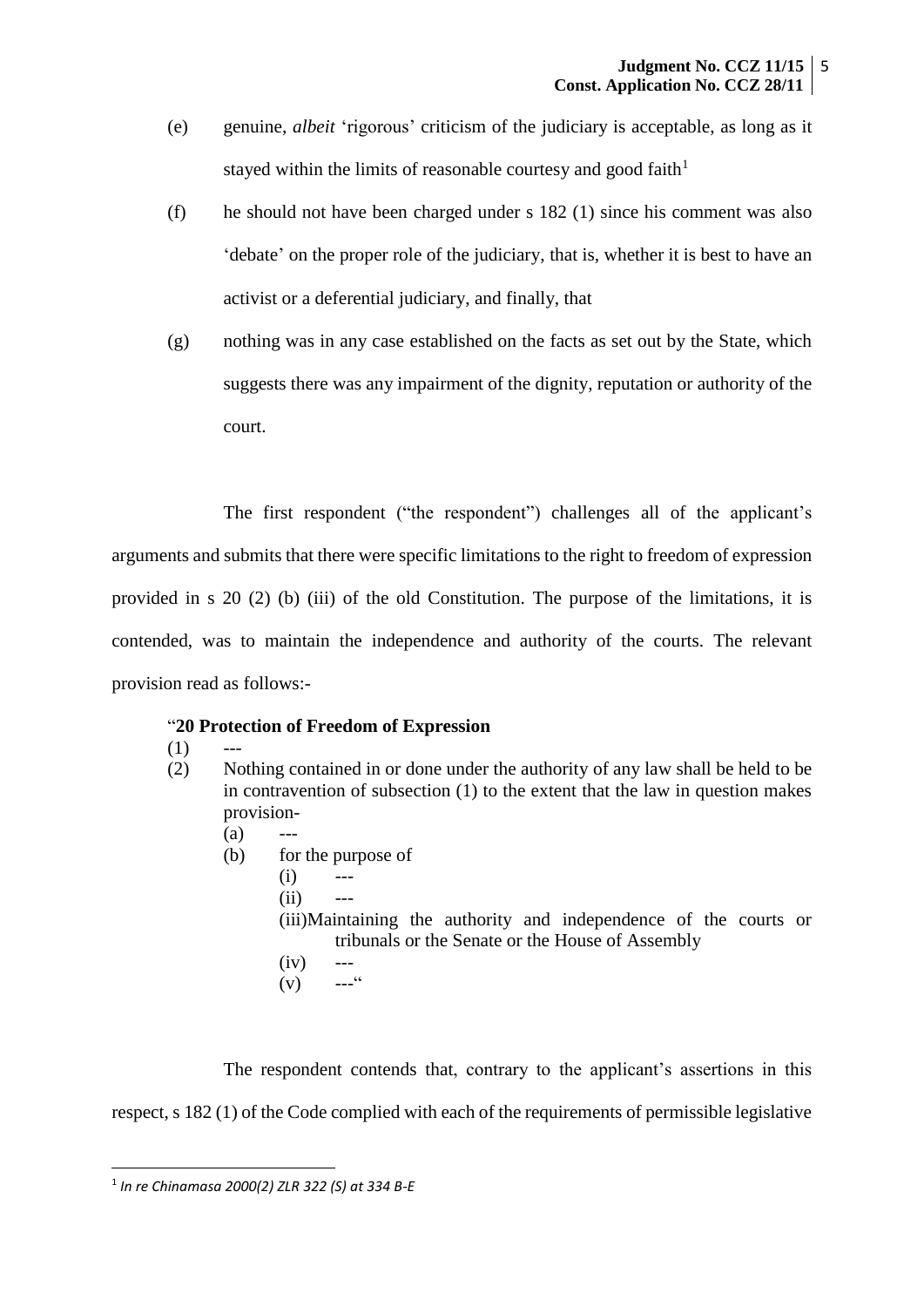limitation of the exercise of the right to freedom of expression. He submits that the questions

to be posed in this respect are defined as follows in the case of *Retrofit (Private) Limited v* 

*Posts and Telecommunications and Anor<sup>2</sup> ;*

Is the restriction on the exercise of the right of freedom of expression imposed under s 182(1) of the Criminal Code contained in law?

- 1) If yes, does the provision have as its primary objective the protection of a public interest in one or more of the matters listed in s 20(2)(a) of the old Constitution?
- *2)* If the protection of a public interest listed in s 20(2)(a) is the primary purpose of the legislation, is there a rational connection between the restriction and the exercise of the right to freedom of expression and the objective pursued? *(in re Chinamasa, (supra); Chimakure and Others vs Attorney General (supra)*

The respondent then addresses each of these questions in relation to the case at

hand and submits as follows in his Heads of Argument;

"It is submitted that the restriction is contained in the law because it is provided for in s 182(1) of the Code. It is further submitted that indeed the offence of 'contempt of court' ("*scandalising the court*") exists for purposes of protecting the administration of justice and is thus a permissible derogation from the freedom of expression. It is submitted, in answer to the last question, that there is a rational connection between the restriction on the exercise of the right to freedom of expression and the objective pursued. In other words the offence as provided for in s 182(1) of the Code was (reasonably) justifiable in a democratic society. There is need to protect the courts from being scandalised<sup>3</sup>"

The respondent added that the words uttered in reference to the judiciary were

clearly not "within the limits of reasonable courtesy and good faith".

In considering the lengthy submissions of the parties on this matter, I find that

there is no dispute as to the content and purpose of the right to the freedom of expression that

was enshrined in the old Constitution. Nor is it disputed that such right is not absolute. I am,

however, persuaded by the respondent's submissions as outlined above.

1

<sup>2</sup> 1995(2) ZLR 199(S) at 220

*<sup>3</sup> See in this respect Nyambirai vs National Social Security Authority and Another, 1995 (2) ZLR (1) (S) at 13 D-F*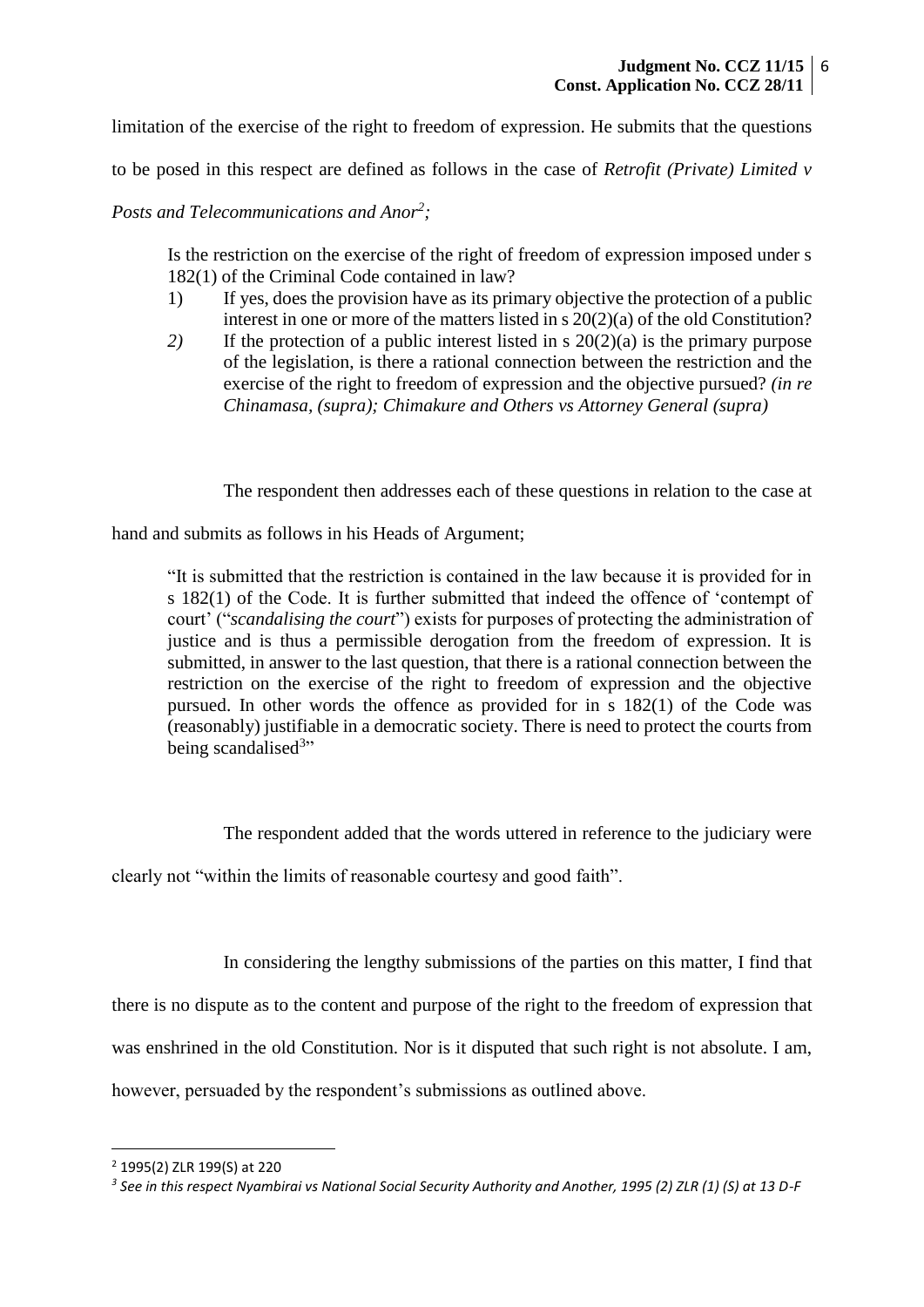A reading of the offending statement conveys the clear impression that the applicant's major grievance was the perceived collusion between the political party ZANU (PF) and the Zimbabwe Electoral Commission ('ZEC'). It appears that the applicant regarded the vote recount as the result of some pressure having been brought to bear upon ZEC to undertake the exercise, as part of a ZANU(PF) 'agenda' to 'seize' at least nine Parliamentary seats from the opposition political parties. Whatever the merits or demerits of this speculative comment, it is evident that the applicant made his meaning quite clear. The first part of the statement, in my view, had political overtones, the like of which one may expect and does in fact hear, from political opponents. The applicant however, did not stop there. He went on to draw the judiciary generally, and the High Court in particular, into the perceived conspiracy between ZANU (PF) and ZEC. From commenting on a factual situation, that is, the vote recounts, he proceeded to confidently 'predict' what would happen should any court challenge to the vote recounts be mounted by the opposition. Using strong language that, in my view, and as rightly submitted by the respondent, fell outside the limits of 'reasonable courtesy and good faith', he charged that the judiciary - accused by him of being 'compliant and pliable' would dutifully 'consummate' the unlikely marriage between ZANU(PF) and ZEC. The applicant, even after this, was not done! In an apparent effort to substantiate his speculative charges against the judiciary, he went on to cite a real judgment of the High Court, which he described as "thoughtless," as an 'example' of the pliability and compliance that he had mentioned earlier in the statement.

While the part of the applicant's statement that cast aspersions on ZEC's recounting of the votes and alleged ZANU (PF) 'agenda' could, for the reasons given, fall within the ambit of a political statement, I am of the view that the same cannot be said of the part that denigrated the judiciary and the High Court. I do not doubt that it transcended the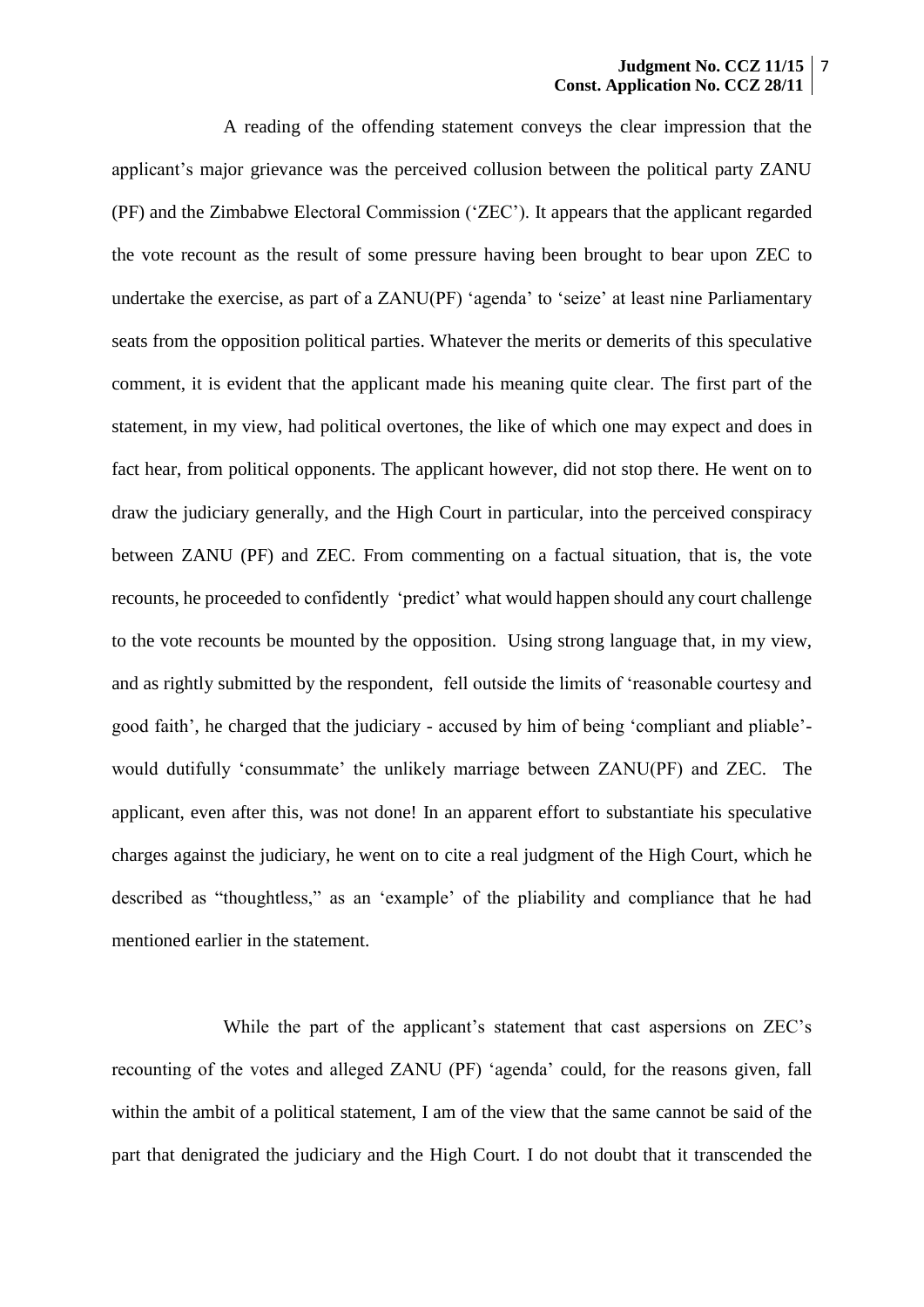'political' arena and became a direct attack on the judiciary. I therefore have difficulty in accepting the applicant's averment that such a statement 'bordered on the incidental' and could therefore not have been serious. I am in this respect persuaded to the merit in the following submission contained in the respondent's heads of argument;

"The applicant's words about the judiciary not only impute improper and corrupt motives or conduct on those taking part in the administration of justice, but also excites misgivings as to the integrity, propriety and impartiality brought to the exercise of judicial office and such words indeed created a real or substantial risk of impairing public confidence in the administration of justice. The submission is also made that the crime committed in terms of s 182(1) of the Code falls in the category known as 'Crimes Against the Administration of Justice'. The contempt charged was the type ordinarily referred to as 'scandalising the court". Such crime is described in *In re Chinamasa* 2000 - (2) ZLR 322, as one that is:

'committed by publication either in writing or verbally of words calculated to bring a court, a judge or the administration of justice through the courts generally, into contempt'"

As already indicated, the applicant also sought to defend his utterances against the judiciary on the basis that they constituted 'comment' on the debate focussed on the 'proper role' of the judiciary. I do not find this rather ingenious submission to be persuasive. I have already commented that the applicant's bone of contention was the perceived collusion between ZANU(PF) and ZEC to further the former's 'agenda' of seizing some parliamentary seats from the opposition. This grievance was, evidently, what motivated his denigrating comments on the judiciary. There is nothing in the statement to suggest that it was motivated by, or aimed at contributing to, some unspecified past, current or future debate on the 'proper' role of the judiciary.

I therefore dismiss this argument to the extent that it was meant to justify the denigration of the judiciary on the basis of the statement being 'incidental" and therefore not seriously meant.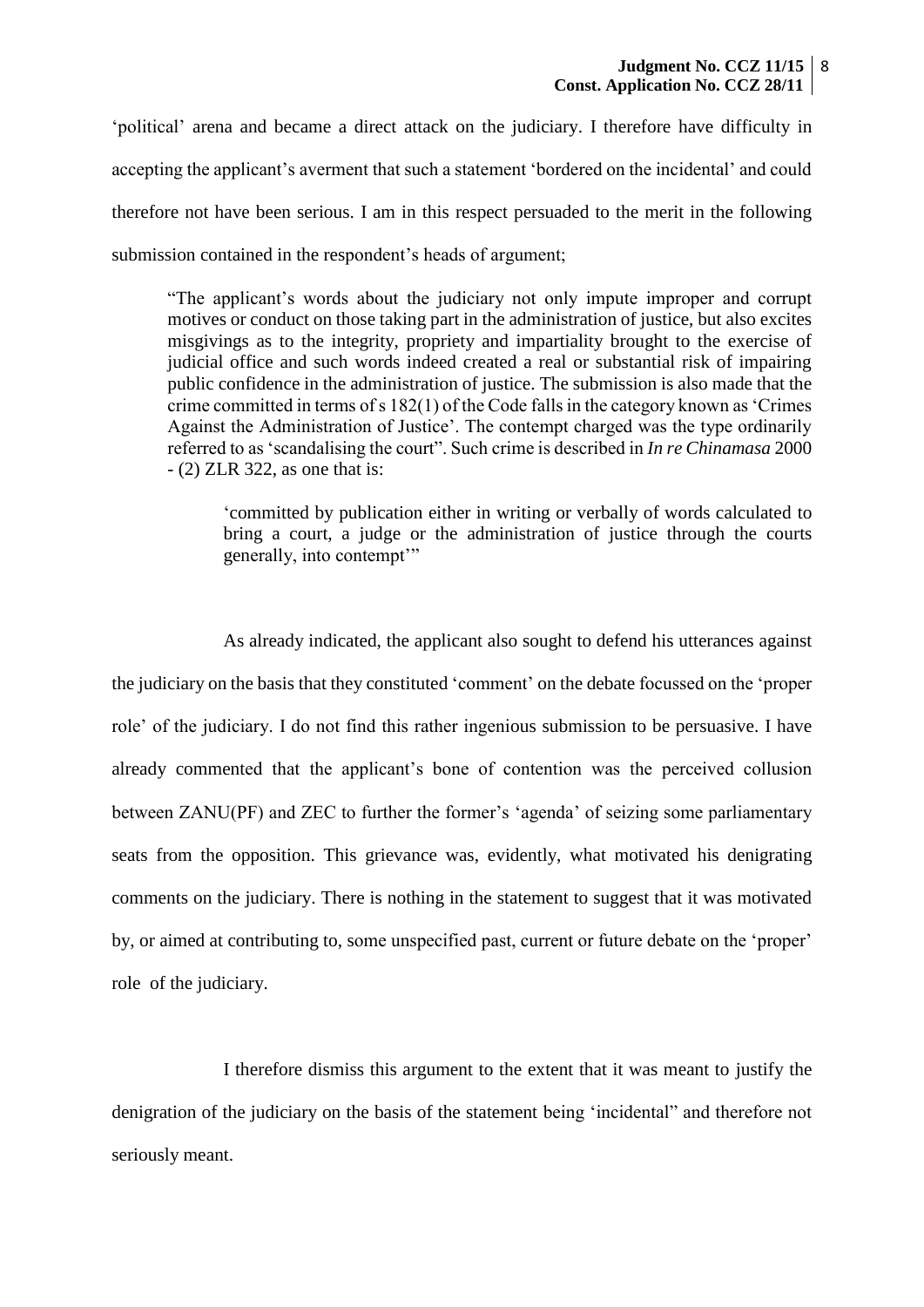I am satisfied, however, that the statement falls into the category of 'acts' contemplated by s 182(1) of the Code. To the extent that this section had not been repealed or otherwise struck off the statute books, it was clearly 'a law' which, in terms of s 20 (2)(ii) of the former Constitution, had the objective of 'maintaining independence and authority of the courts.' Words like 'pliable' and 'compliant' connote the very opposite of judicial independence and authority.

The applicant bore the *onus* to prove his case, and it was incumbent upon him to discharge it. This point was reiterated in the *Retrofit* case (*supra*) thus;

"From a procedural aspect, the onus is on the challenger to establish that the enactment under attack goes further than is reasonably justifiable in a democratic society and not on the State to show that it does not"

Applied to the circumstances of this case, I do not find that the applicant has discharged the *onus* that he bore, to establish that s 182 (1) should be struck down because it violated his right to freedom of expression in the manner that he alleges.

### **2. Freedom of association**

Section 21 of the old Constitution protected the right to freedom of association

in the following terms:

"(1) Except with his own consent or by way of parental discipline, no person shall be hindered in his freedom of assembly and association, that is to say, his right to assemble freely and associate with other persons and in particular to form or belong to political parties or trade unions or other associations for the protection of his interests."

The applicant contends that he was denied the right to publish opinions and thoughts to the persons he associated with. This assertion is premised on the fact that the editor of the newspaper that published his article and a director of the company owning the newspaper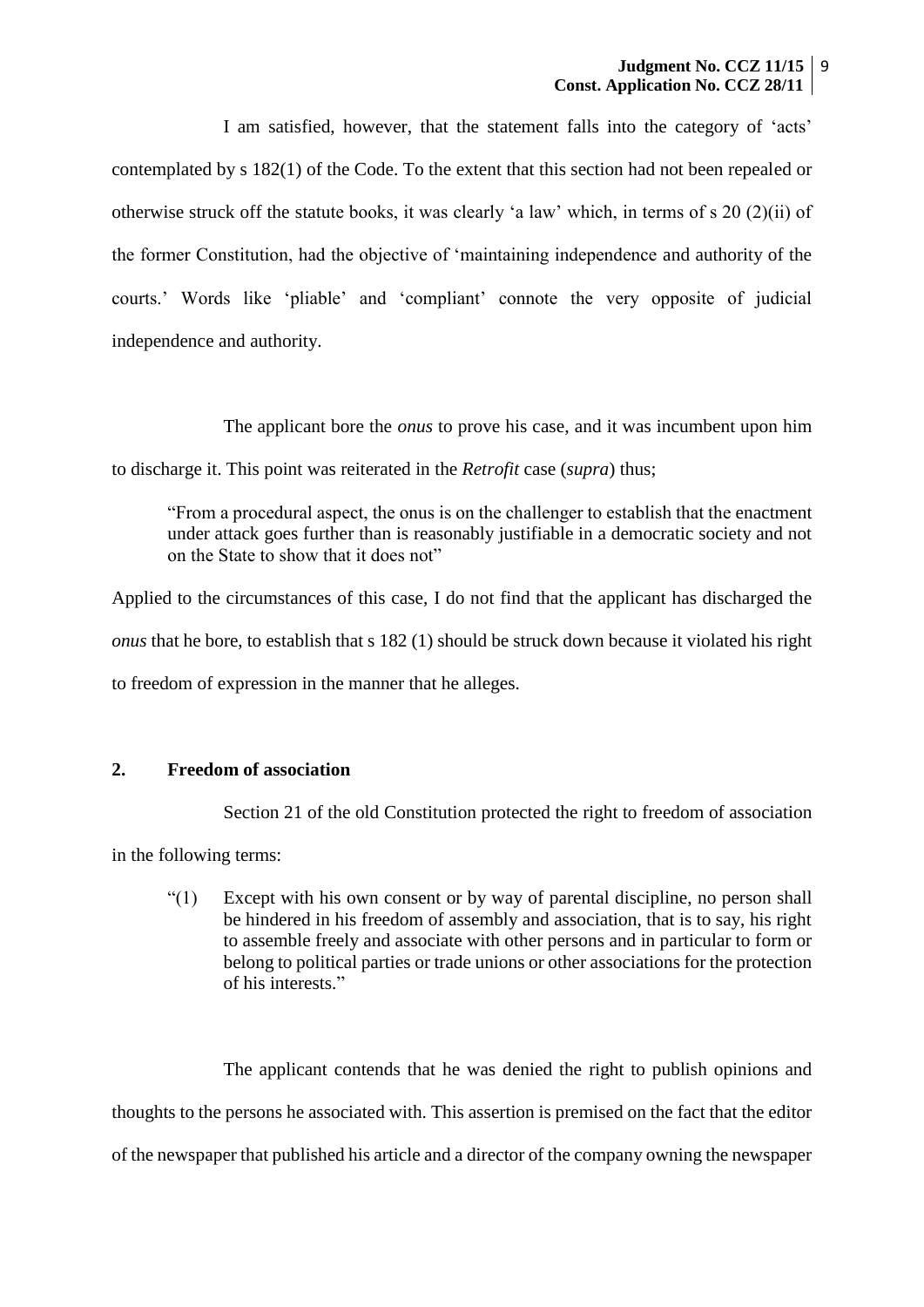were jointly arrested with and faced the same charges as him. He further argues that since these were the people he associated with for purposes of airing out his views, their arrest and detention amounted to an interference with his freedom of association. This was because the arrests instilled so much fear in them that they might not wish to associate further with him.

The respondent in response, argues correctly that the right to freedom of association was not absolute, given that there were permissible derogations in terms of s 21 (3) of the old Constitution, which read as follows:-

- "(3) Nothing contained or done under the authority of any law shall be held to be in contravention of subsection (1) to the extent that the law in question makes provision –
	- (a) in the interests of defence, public safety, public order, public morality or public health;
	- (b) for the purpose <u>of protecting the rights</u> or freedom of other persons;
	- (c) for the registration of companies, partnerships, societies or other associations of persons, other than political parties, trade unions, or employers' organisations; or
	- (d) that imposes restrictions upon public officers.

except in so far as that provision or, as the case maybe, the thing done under the authority thereof is shown not to be reasonably justifiable in a democratic society." (*my emphasis)*

The respondent argues that the reason behind the right to freedom of association is to ensure that no individual is forced or coerced to associate with any group, organisation or entity. It is also meant to protect an individual in choosing whom he wants to associate with. In this particular case the question of the applicant being forced or coerced to associate with the editor and the company that owned the newspaper which published his article does not arise. His right to freely associate with the newspaper and editor in question was in my view properly 'limited' by s 182 (1). That limitation, as the respondent correctly contends, related to publication and communication that undermined public interest in the administration of justice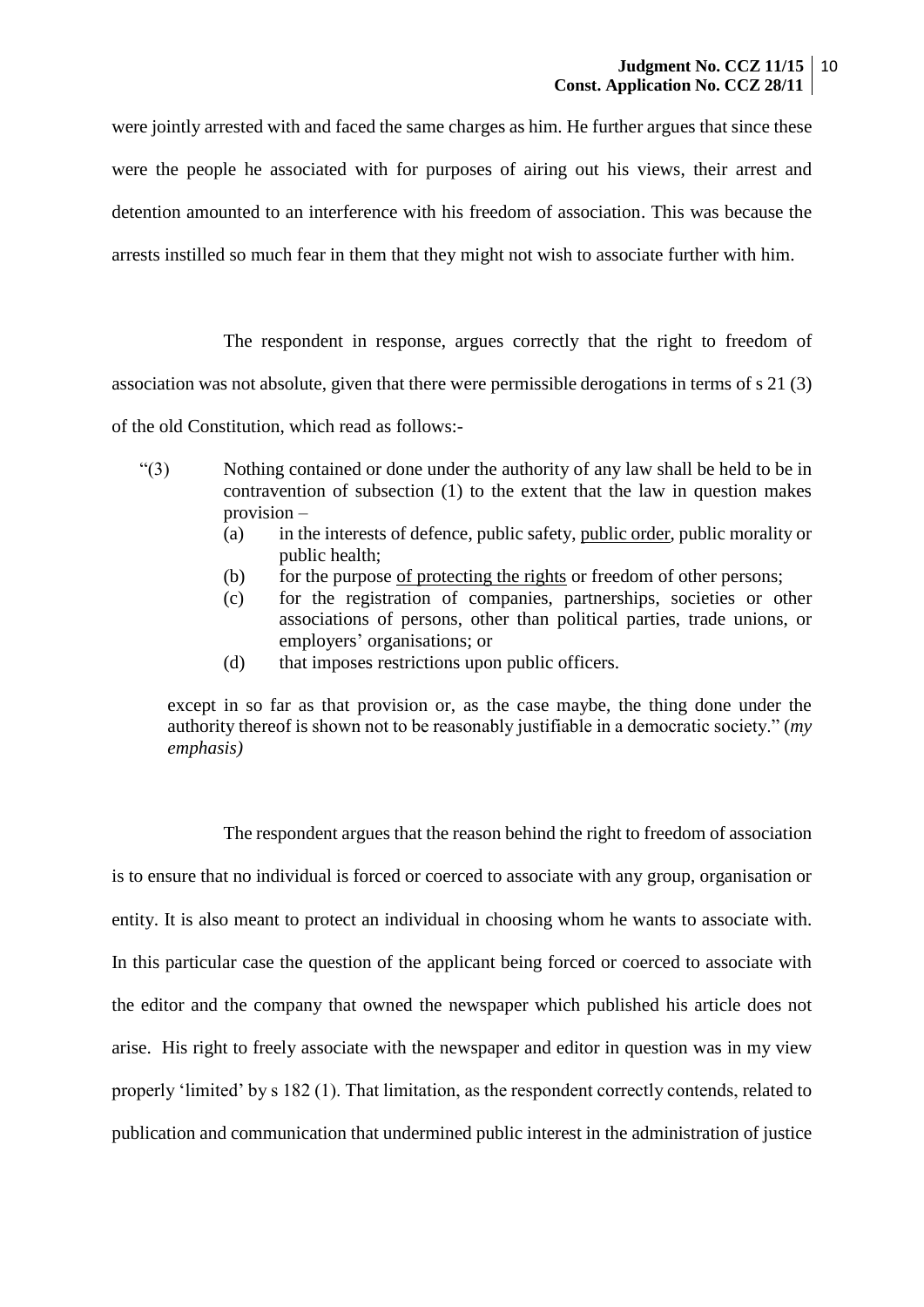- in other words – communication and publication that amounted to a crime under s 182(1) of the Code, and not any other form of communication.

It hardly needs mention that no one is above the law. It was not because of their 'association' with the appellant, nor in order to discourage any such future 'association' that the newspaper and its editor were arrested and charged. They were arrested because they were suspected of having jointly committed a crime with him. The crime in question was created in a law that was properly passed in the interests of public order and for the purpose of protecting the rights or freedom of other persons, a law that, in effect, constituted an acceptable derogation from the right to freedom of association, as provided in s 21 (3) of the old Constitution. It goes without saying, that as long as one associates with others for purposes that do not constitute a violation of the law, one need not fear any arrest.

A pertinent consideration with respect to the enjoyment of fundamental rights and freedoms is the imperative for one to exercise his/her rights to such freedoms in a manner that does not injure or undermine the rights of others. Judges generally are not able to defend themselves against publication of statements like the one *in casu,* whose effect is to undermine public confidence in, and the authority of, the courts and the judiciary in general. This type of effect is not one that would manifest itself in easily measurable terms, and therefore in my view does not lend itself to the kind of 'proof' that the applicant argues should have been demonstrated. This, however, does not detract from the seriousness of the offence.

I am satisfied, in the result, that the limitation to freedom of association that is imposed by s 182(1) of the Code, is reasonably justifiable in a democratic society, is an acceptable derogation from the right to freedom of association and is not excessive or arbitrary in relation to the objective to be attained by virtue of the limitation.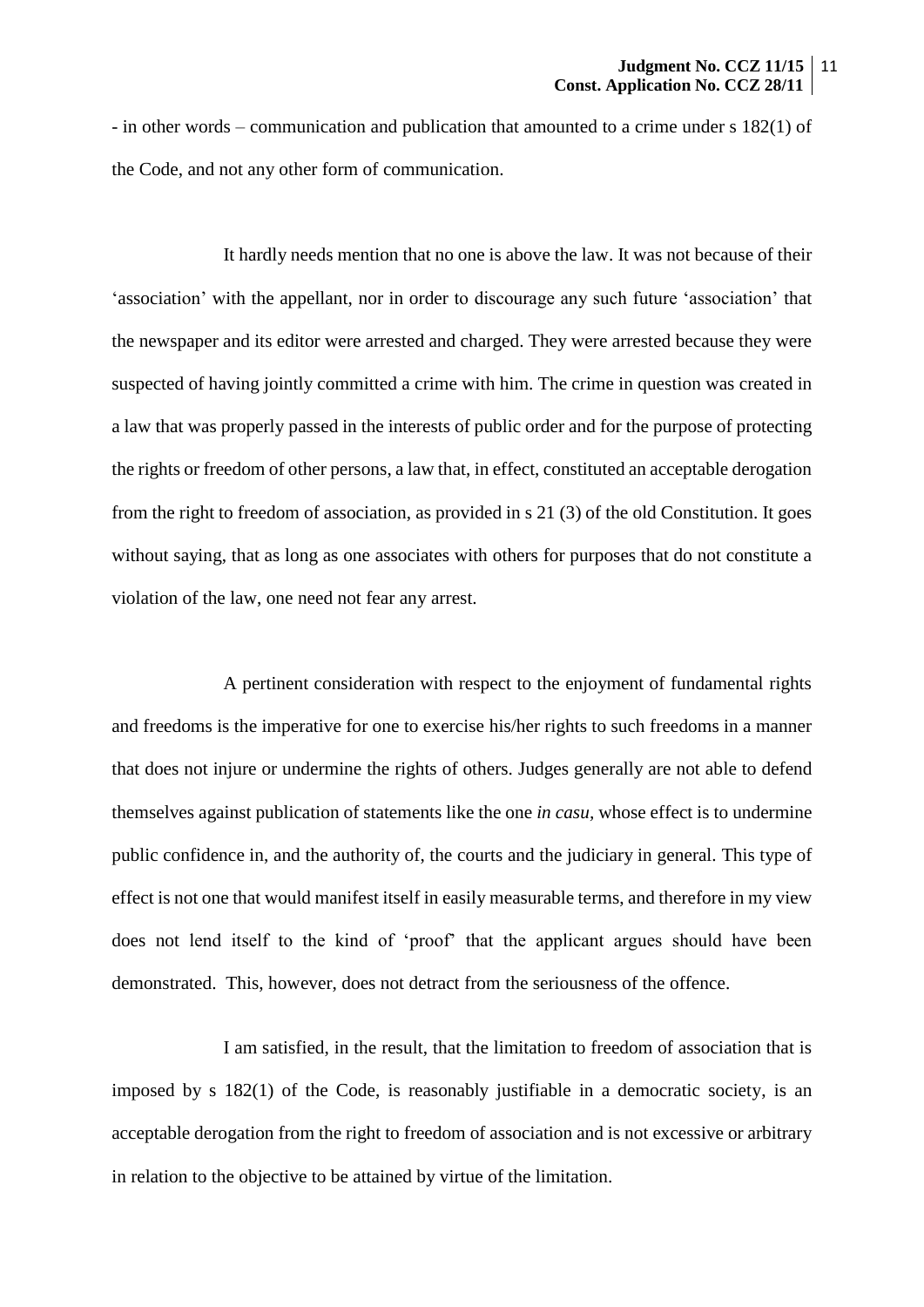Accordingly, I find that the arrest of the applicant, which was effected under the

impugned law, did not translate into a violation of the applicant's right to freedom of association.

### **Freedom from discrimination**

Section 23 of the old Constitution provided for protection against discrimination as follows:-

"23 Protection from discrimination on the grounds of race.

- (1) Subject to the provisions of this section
	- (a) no law shall make any provision that is discriminatory either in itself or in its effect; and
	- (b) no person shall be treated in a discriminatory manner by any person acting by virtue of any written law, or in the performance of the function of any public office or public authority
- (2) For the purposes of subsection (1), a law shall be regarded as making a provision that is discriminatory and a person shall be regarded as having been treated in a discriminatory manner if, as a result of that law or treatment, persons of a particular description by race, tribe, place of origin, political opinions, colour, creed , sex gender, marital status or physical disability are prejudiced-
	- (a) by being subjected to a condition, restriction or disability to which others of another such description are not made subject to.
	- (b) by the according to persons of another such description of a privilege or advantage which is not accorded to persons of the first mentioned description ---"

The applicant's submissions in relation to the discrimination that he alleged are

in my view woefully short on detail and substance. He charges that 'the public authority', by arresting and charging him while acting by virtue of a written law, (s 182(1)), treated him in a discriminatory manner. This was because, he averred, no such charges were brought against the incumbent presidential candidate who, in 2005, made some relatively 'tough' but similar comments on a member of the judiciary. He further argues that such selective treatment of members of the public constituted a violation of one's right to freedom from discrimination.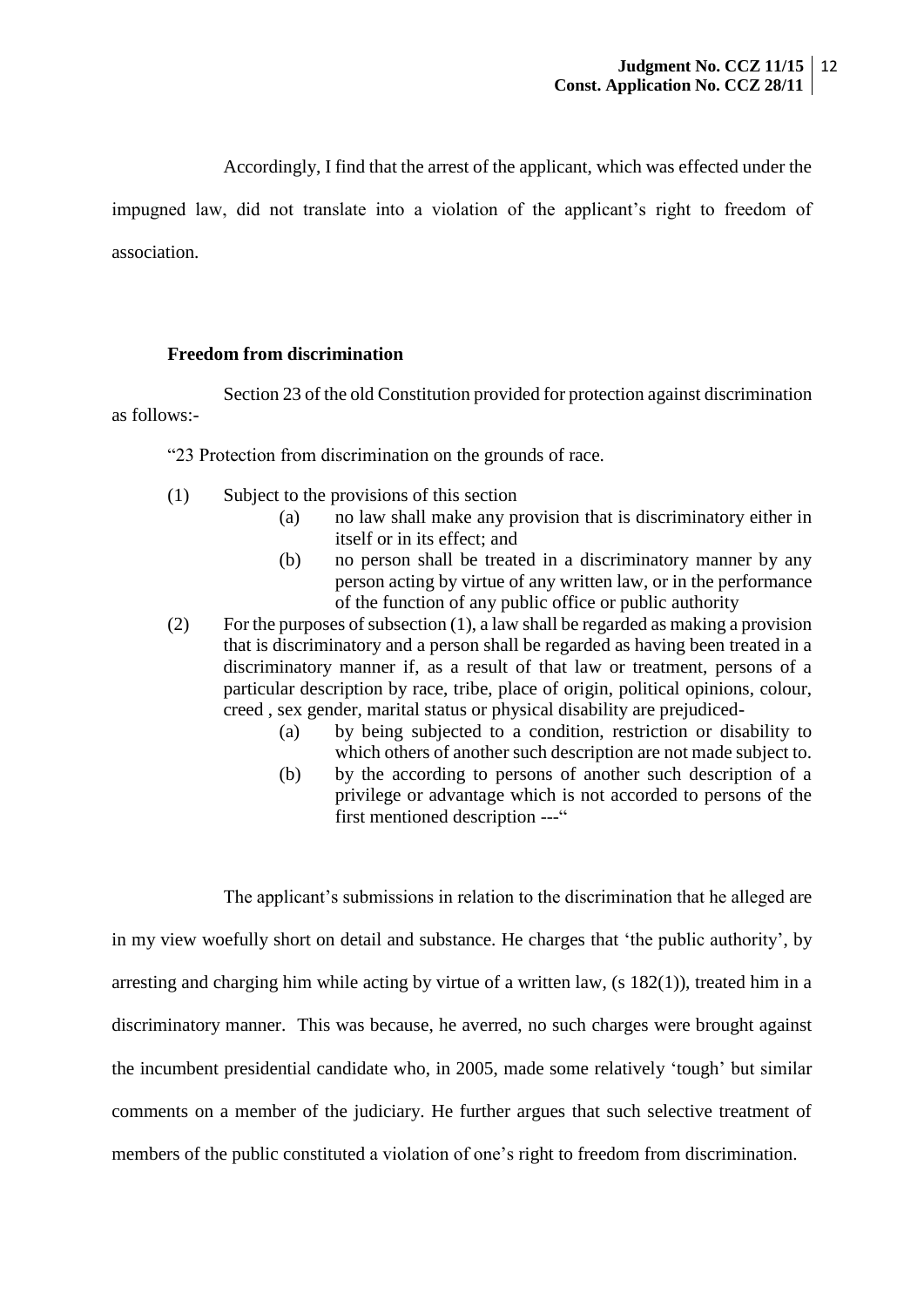The applicant evidently relies for these contentions on the provisions of s 23(1)(b) of the old Constitution. Although this could be implied from the wording of part of the relief that he seeks, the applicant offered no further elaboration, nor has he specifically alleged, that s 182(1) of the Code was discriminatory either in itself, or in its effect. He alleges, instead, that the public authority, by arresting and prosecuting him while acting in terms of this provision - a written law – and in the performance of their public office, had treated him in a discriminatory manner, as already indicated.

I find these submissions to be flawed in two major respects, and therefore devoid of any merit.

Firstly, one cannot hope to escape arrest for committing a crime, on the basis that such arrest would violate his constitutionally guaranteed right to protection against discrimination, because another person who may have committed the same crime was not similarly arrested. In my view this would be to misconstrue the import of both the old Constitution and s 23 thereof. A reading of the Preamble to the Declaration of Rights in the old Constitution made this clear. On the one hand, it stressed the entitlement of every person in Zimbabwe to the fundamental rights and freedoms of individuals specified in the Declaration. On the other, it highlighted the fact that it was the duty of every person to 'respect and abide by the Constitution and the *laws of Zimbabwe* ….' (my emphasis) My reading of these provisions suggests that while one was entitled to the fundamental rights and freedoms guaranteed under the Constitution, such entitlement did not absolve one of the duty to respect and abide by the law.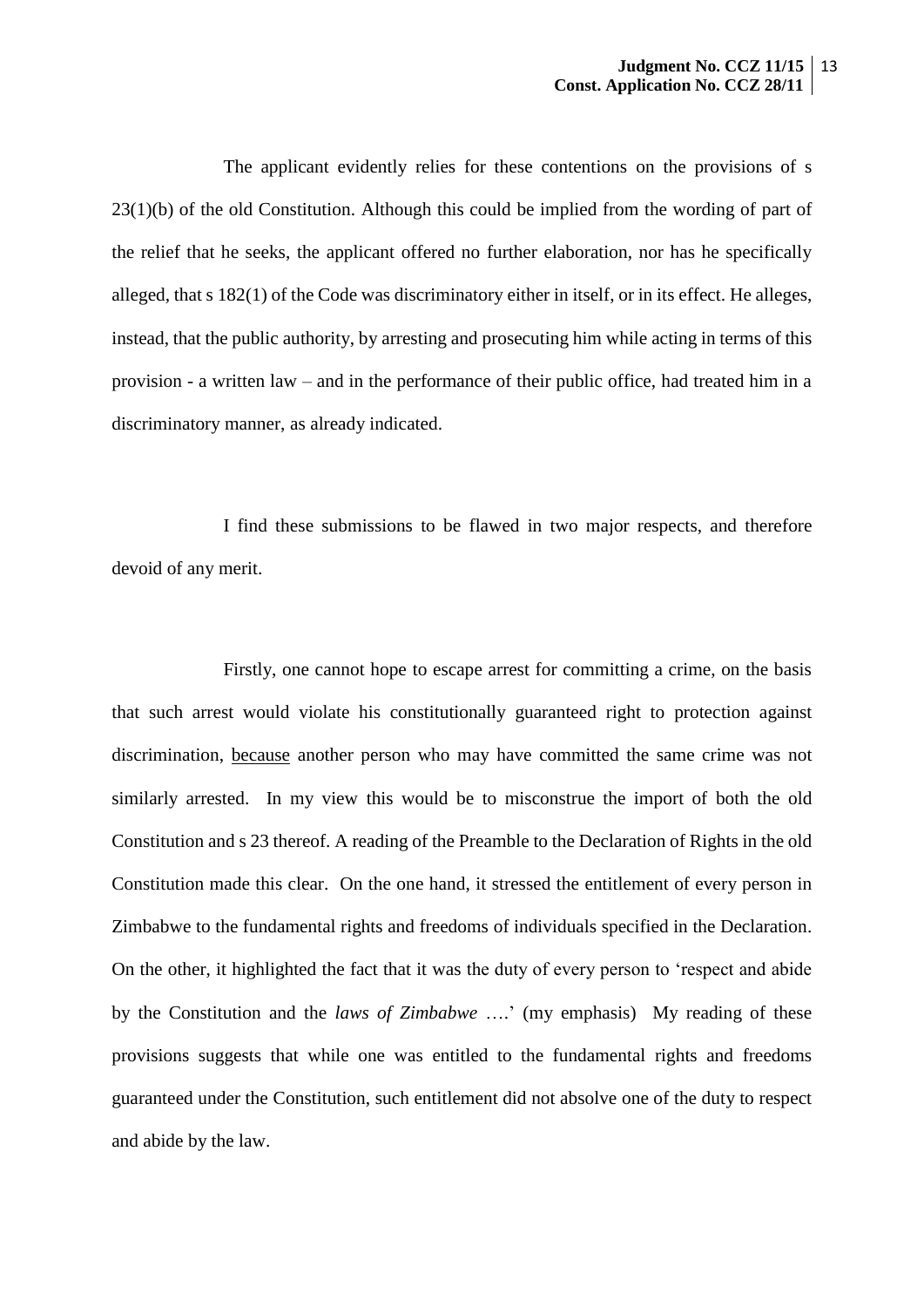Applied to the circumstances of this case, the applicant had a duty to respect the law that outlawed the conduct with which he was charged. It was because of this perceived breach of the law that he was arrested and charged. He would escape the consequences of his conduct only if a court absolved him of all guilt, and not because of any notion of discrimination arising out of the fact that another person who might have engaged in similar conduct was not likewise charged with the same offence. Clearly, this would not be a defence to the charge, since every person must face the consequences of his or her own actions. A constitution, by its nature, is not likely to offer immunity to people who violate the law.

Secondly and more to the point, however, is the fact that the applicant, by his own admission, accepts that the 'íncumbent' presidential candidate concerned was, at the time he allegedly made the utterances, the President of the country. As correctly submitted for the respondent, the President was, as such, immune from prosecution. Section 30(1) of the old Constitution read as follows:

- "30 Presidential immunity
	- (1) The President shall not, while in office, be personally liable to any civil or criminal proceedings whatsoever in any court"

It is evident in the light of this provision that the applicant cannot validly claim to have been treated in a discriminatory manner, when the 'other person' whom he claims should have been penalised the same way was, by operation of law, immune from such treatment.

When all is told I find that the applicant's claim lacks merit in all respects, and ought to be dismissed.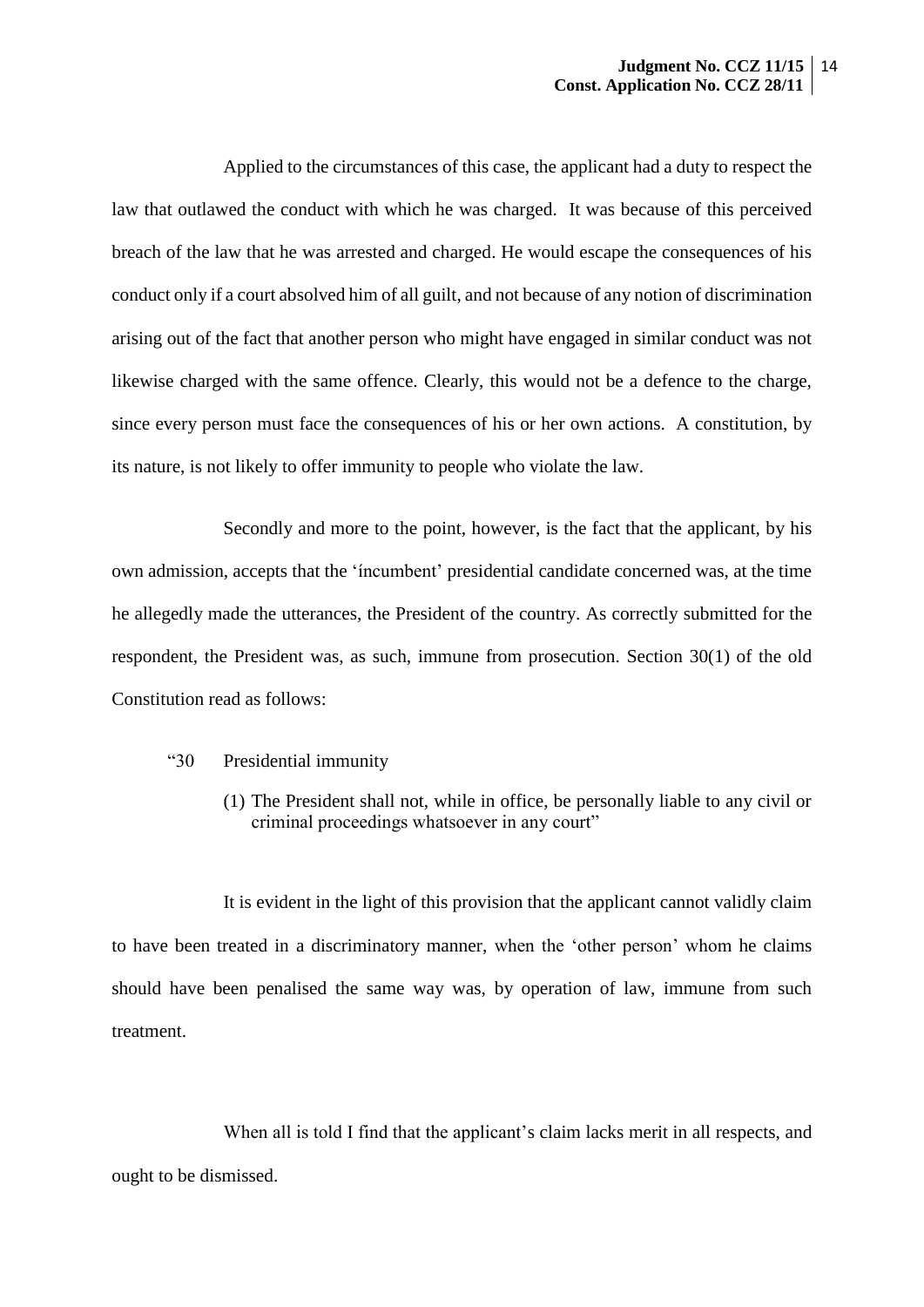It is accordingly ordered as follows;

'The application be and is hereby dismissed'.

| <b>CHIDYAUSIKU CJ</b> | I agree |
|-----------------------|---------|
| <b>MALABA DCJ</b>     | I agree |
| <b>ZIYAMBI JCC</b>    | I agree |
| <b>GARWE JCC</b>      | I agree |
| <b>GOWORA JCC</b>     | I agree |
| <b>HLATSHWAYO JCC</b> | I agree |
| <b>GUVAVA JCC</b>     | I agree |